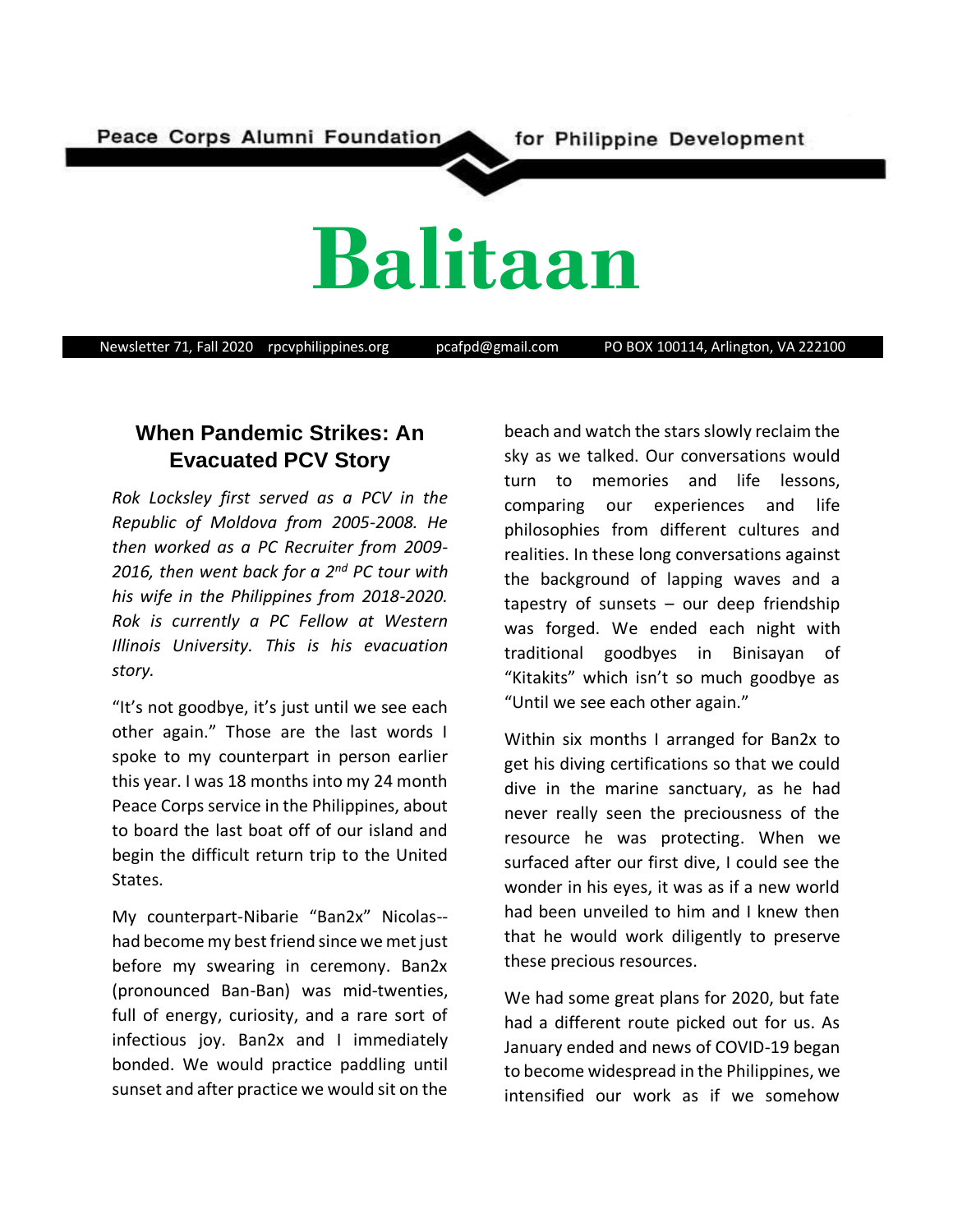subconsciously understood what was to come. We took more opportunities to spend time with each other. In March, I could see the writing on the wall, and I tried to wrap up my projects and spoke with Ban2x at length about what needed to happen professionally if we left. We never really spoke about the emotional side of it.

March hastened the pace of things and in the first week we went on lockdown and could not leave our house. I talked with Ban2x about an evacuation, but he was not worried. In true Filipino fashion, we laughed it off and made jokes; after all, Peace Corps had evacuated us in 2019 to Manila when a typhoon had come close to landing on our Island, but we returned a week later and continued our work and lives. But when we got the call for consolidation in mid-March, I knew that it would be the end of my service. I called Ban2x and asked him to come over to our house.

Ban2x arrived at our house in his usual chipper demeanor, when I explained that Peace Corps was consolidating us, he did not seem fazed . We talked for a while on the porch and then I brought him into the house and started pointing out things he could take and asking him to make sure that certain people and fisherfolk got other things. There was this moment after I had shown him our bicycles and asked him to take them where I saw it dawn on his face that we were leaving. My heart broke because in that moment I realized that not only was I leaving Peace Corps service early, but more importantly I was leaving my best friend. I realized that I was leaving a community that had accepted and welcomed me. I was leaving a language that was only spoken on my island, a whole way of life that could only be lived where I

was, and I was leaving family, friendships and all of the relationships that I had worked the past year and a half to build.

Ban2x showed up at our house early the next day, our last day on the island. He had brought his family car to shuttle us to the seaport. He knew we were on the last boat out and he wanted to make sure we got to the port safely. On the drive we made promises to stay in touch and to visit each other in that awkward way that you do when you have so much to say but lack the words or ability to properly express how much you value the other person. We got out of the car, I could see tears welling up in both our eyes and we hung around until the last possible minute. As I grabbed my dragon boat paddle and turned for one last look at my best friend, I said "It's not goodbye, just until we see each other again."

A boat carried us to a larger island where we met up with other PCVs. We managed to catch the last boat off of that island, and we sat there on the top deck of a ferry, rocking in the sea, surrounded by other tourists trying to figure out if they should stay or go, the thirty of us who looked shell-shocked and broken didn't have a choice to make. We didn't really talk. What was there to say?

About two hours into the five-hour ferry we all got an alert on our phones at the same time. The call went out; the director had declared evacuation of all PCVs. That is how we found out that our service was over. On a boat, rocking in the sea, clutching what random items we had shoved into our backpacks in the state of trauma of leaving our home. Thirty of us sat there. No one talked to each other. Some cried. Some tried to call their families. Some stared off into the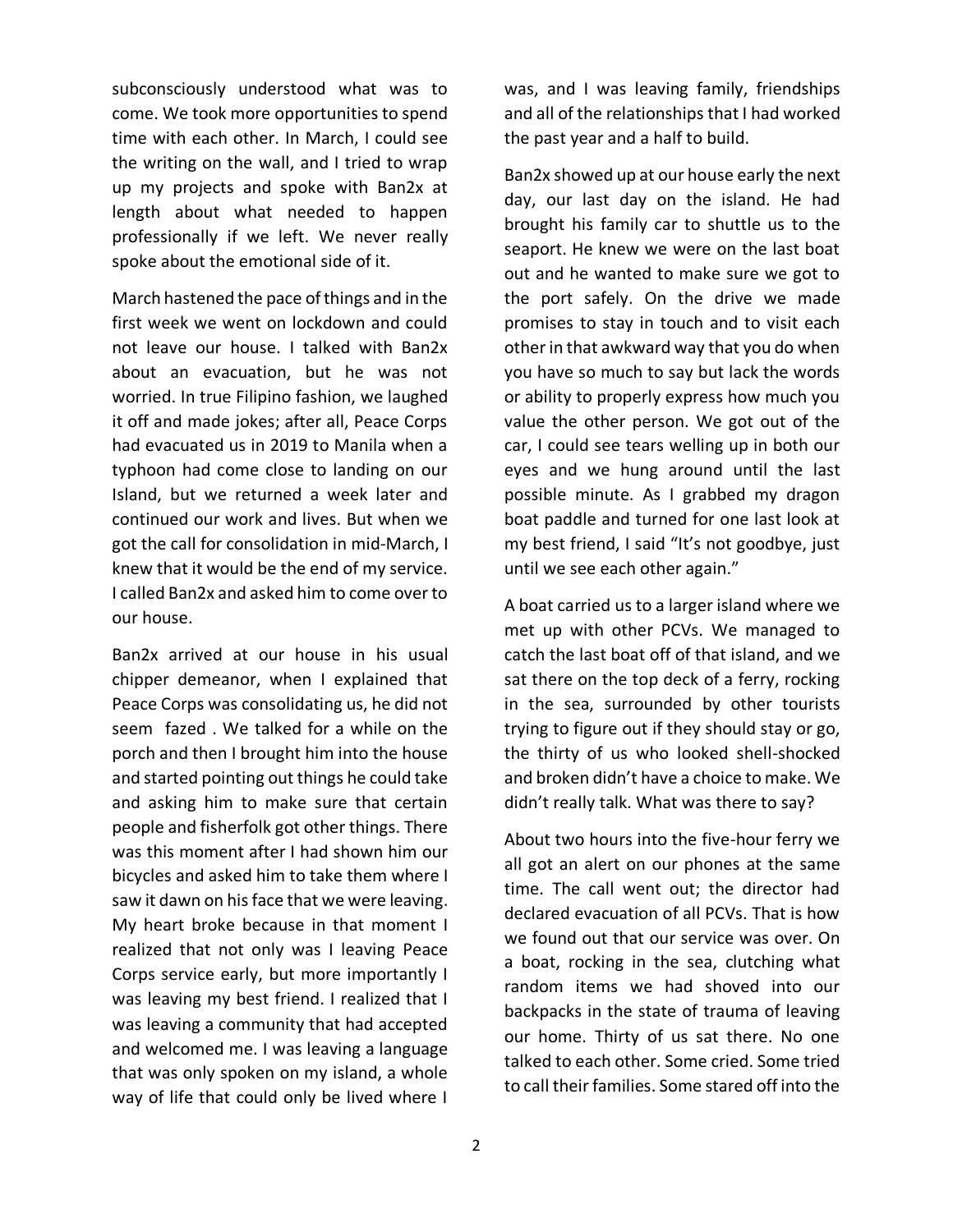waves, trying to soak up the last of the Philippines. Most, like me, were simply in shock and desperately trying to figure out what to do next.

We could not go to my parent's house or my wife's parents. I knew that the evacuation route would take us through various airports, and I was sure I was getting exposed. The risk was not worth it to my family. My grandparent's house was out, my uncles and aunts had young kids. We literally had nowhere to go. Those few who I timidly reached out to made it gently clear that they did not want to risk that I might be bringing the virus coming from Southeast Asia. I understood. We had given up everything to join the Peace Corps. We had no house, car, job. We had nothing waiting back in the States for us except the terrifying horror of the unknown. Unknown if we had the virus, unknown where we would sleep when we landed, unknown where we could get health care or insurance or a job or food or winter clothes. Everything we owned was in a storage unit and I was not sure how I was going to make the next payment on it.

Thankfully, a fellow volunteer offered his family's summer cabin in the Midwest as a place of landing to us and a few others. We ended up living there in quarantine from March until June. Three months. Three months of trying to make sense of my world. Three months of writing resumes and filling out applications. Three months of zoom interviews and hopes. Three months of struggling alongside my fellow evacuees to find our new place in the pandemic world. I talked to Ban2x at least once a week. That helped a bit. In the EPCV cabin, we shared our struggle with each other and tried to help everyone process. I cannot imagine

what it was like for volunteers who had chosen the lonely hotel room option. Finally, after three months, just when the warmth of summer finally began, we started to get hired or accepted in our next lives. A few of us got into graduate school; I managed to get a Peace Corps Fellowship. The rest of us got federal jobs using NCE. Without the support of the RPCV network, NPCA's meetings and seminars, and Jodi Hammer, I don't think we would have made a good transition out of that cabin.

I have recently had a few RPCVs ask me what the hardest part about the evacuation was. The problem with the question is it makes it seem like it is over- but for me it is not. I am building a place that is starting to feel like home again, but the evacuation was not an easily packaged life event. It was trauma and I am still experiencing it, working through it, and processing it. Every time I talk to Ban2x I am filled with conflict about abandoning my work and my friends, and I am questioning if I should have stayed on my island (which has had less than 10 cases so far) or if I made the "right" choice to return to the US. I do not identify as an RPCV but rather as an EPCV because we all came back at the same time into an America that was not what we left. I have met a few people who have lost their homes due to fires or different life circumstances; people who have walked out of strange airports without any idea of what to do next; people who have relied on the charity and good will of others to survive. I know what that is like now. That is what it is like to have been evacuated during the pandemic, but it's too much to answer the RPCV's question. If I had the courage, I might let them know that the hardest part is that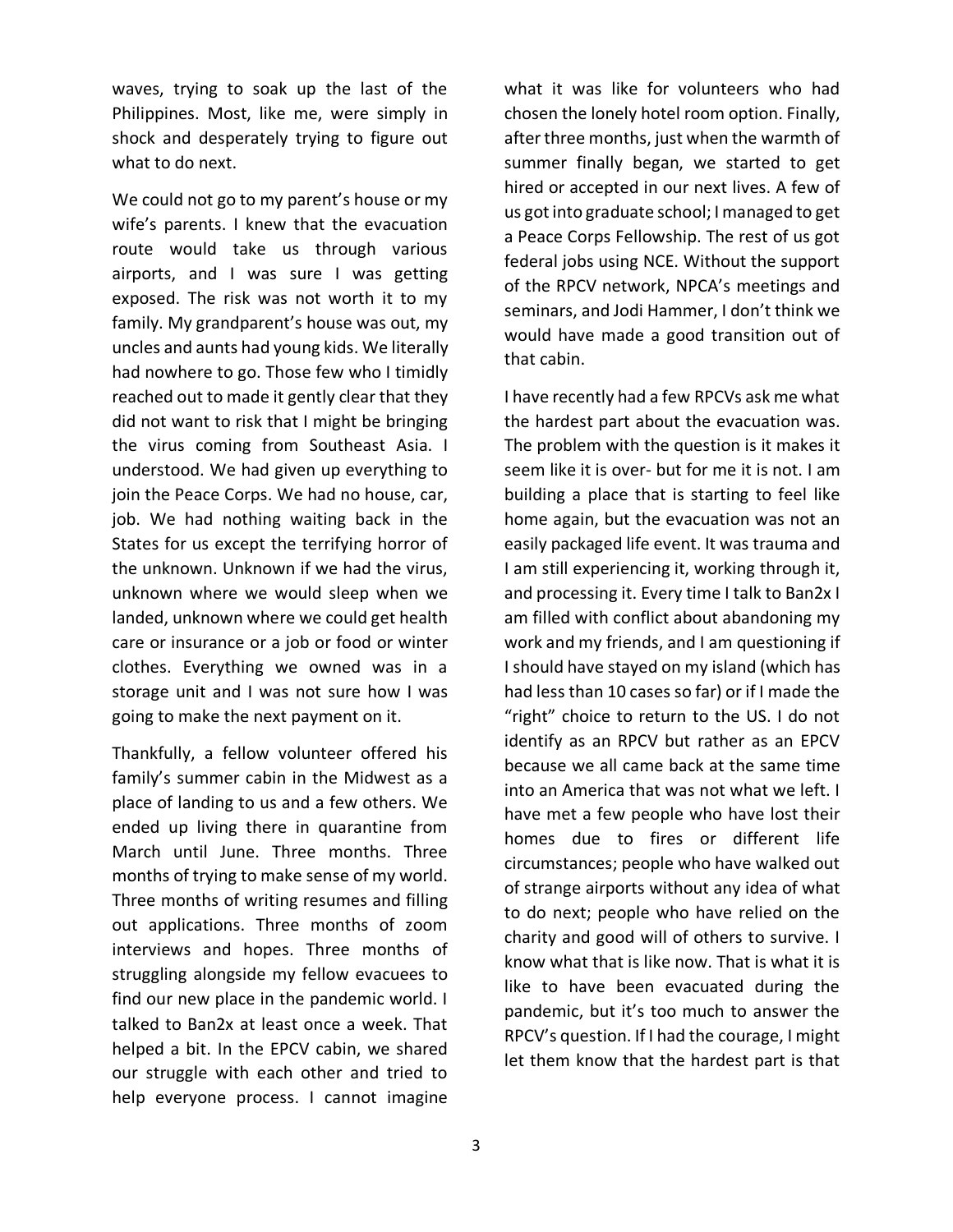we are still going through it. Some of us are still waiting to return to service.

For me, my friendship with Ban2x is the core of my service and that will always remain true. I will go back to the Philippines and paddle with my Dragonboat team. I will make it back to visit my host family and to see my friends and family there – but I don't know when. For now, after catching up with Ban2x and exchanging hopes for our futures, I can only say "Until we see each other again."

# **Team Ituloy Serves Scholars to Keep Learning On-Track**

#### *By: Hannah Catiis, Ituloy Member and Paul Aleckson, PCAFPD President*

With a pandemic raging through the Philippines, PCAFPD scholars continue to persevere. Fifty undergrads and seven graduate scholars started classes in August and September thanks to your support of the PCAFPD. Due to the pandemic, classes are 100% online. Even recent RPCVs may raise their eyebrows that the internet would be fast and widespread enough for our scholars to engage in distance learning, but only one scholarship winner deferred and expects to start college next year. That said, it has not always been easy for scholars to get online. A common theme in the scholars' essays last semester was the difficulty of finding and affording reliable internet service.

Our Ituloy team in Manila has been proactive in gathering information on what the scholars need to succeed. The team proposed offering up to P1,000/month for internet load and numerous scholars have taken up the offer and offered extreme

gratitude. Ian de la Pena reported "The biggest issue that I experienced is the poor internet connection in our area. Luckily, the foundation never let their scholars left behind during this time of crisis. They provided me a prepaid Wi-Fi so that I can utilize it in my online summer class."

In addition, a lack of hardware was holding back some scholars. Many scholars have laptops while others use their smartphones, but not all scholars had what they needed. Again, the Ituloy team surveyed all the scholars and recommended the PCAFPD technology grants of P1,000 for things like keyboards and headphones. Three scholars were given grants of P3,000 to buy smartphones. Jannah Mae Oniola was one of the three and she wrote, "Thank you very much (for the 3k grant), this is a huge help for us given the situation. To be honest, our classes are about to start and I don't know what (gadget) to use. My mother planned to borrow money from a friend tomorrow, but you just provided us with very good news, especially to Mama." The technology grants are helping scholars stay on track to graduate and we continue watching closely for any other needs.

Finally, we continue to make the Contributions to Living Expenses (CLE) for all our scholars. All are living for free at home because of the distance learning, but we had no intention of trimming the CLE because they were not living in dorms or boarding houses. Jonabel Hollon told us "it's not all bad because I've got the time to spend and bond with my family." Obviously, some of the CLE is going to help the entire family at a time when many are out of work. Once awarded a PCAPFD scholarship, a student becomes part of the PCAFPD family and if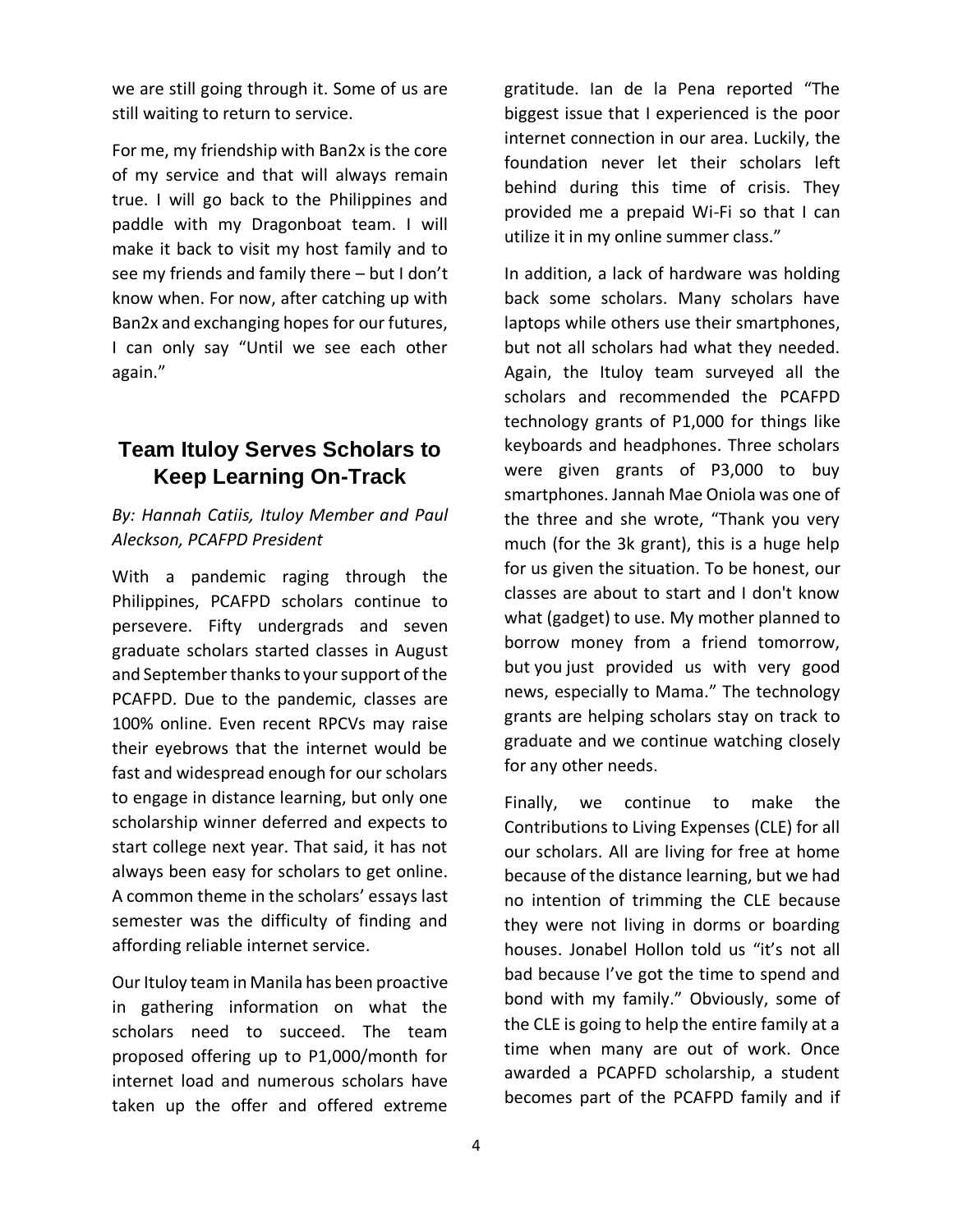our continued small contributions help the entire family during this pandemic, we think it is money well spent as our bright and determined scholars march toward graduation.

One of our new scholars this fall, Miguel Logronia, summed it up well, writing "I have received the reimbursement. From the bottom of my heart I would like to thank everyone from the PCAFPD FAMILY for the love and support you've given me this semester. I will do my best this semester and make you all proud, thank you for giving an example of what charity and love is all about. From my family, thank you."

# **SCHOLAR ESSAYS 2ND SEMESTER 2019-20**

### **Enduring the struggles**

#### *Renz Marion F. Medice is pursuing a BS in Civil Engineering at the Technical University of the Philippines*

Undeniably, the pandemic has challenged the economy of several countries since most of the business establishments and many industrial firms have decided to stop and close their operations. Apparently, these past few months have been difficult and dispiriting – that the fear, sorrow, uncertainty and hardships of the pandemic have been compounded by the tragic reminders that – happened in many countries.

As for me, my life has been completely uprooted because of the virus. As soon as the nation-wide quarantine became a thing, my family experienced the struggles of providing foods and other necessities. Nevertheless, the virus and the sufferings

have not had the chance to hinder my eagerness to continue doing my school works and vocation. In fact, I was entrusted with the tough task of designing the structure and interior of our humble house. I was able to perform my academic learning hands-on: managing the workers, estimating the budget and properly consuming the time are just a few of those lessons learned. It is somehow a blessing in disguise for me because I was able to have the feeling of being in an On-the-Job Training since the university had our real OJT postponed.

Also, because of quarantine I had the time to hone my skills and talents. Thanks to my father who bought me a new guitar. I am now using my spare time to relieve my stress just by plucking the strings of my guitar.

I would like to mention Sir Wally Penilla. Thank you for reaching out and trying to help me. I really appreciate your support not just to my studies but also to my personal life. Sir! This is my last year in engineering. It wouldn't be possible without you, the PCAFPD and the FAS. It makes me teary realizing how near I am in getting the title "Engineer".

Indeed, this is far different from my previous semesters. It reminded me to become resourceful and brave as I endure the struggles of this arduous life. I thank God because none of us has experienced COVID 19. I thank Him for His blessings He gave us when we were in quarantine. I can somehow say these past months are not a waste of time but a productive one.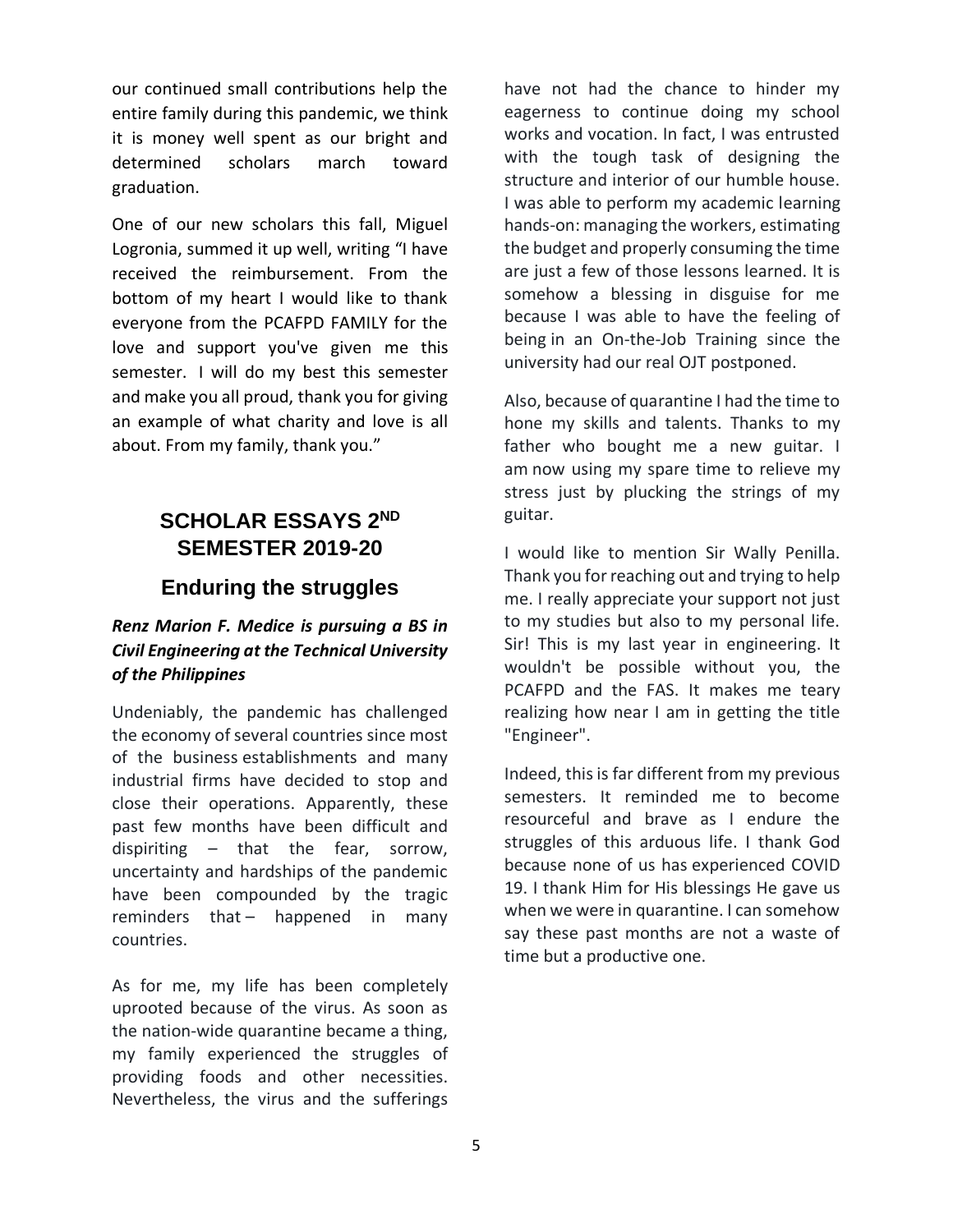#### **Finding a way to flourish**

#### *John Gil B. Bilolo is pursuing a BS in Electronics and Communication Engineering at the Universidad de Manila.*

Online learning or eLearning is the main form of education utilized by students and teachers in the past few months due to the ongoing COVID19 pandemic which limits physical interaction between people. This unorthodox method is a type of blended learning technique which uses the benefits of distance learning without doing away with the familiar interaction between students and teachers. This change in the teaching and learning strategy was a response to the challenges brought forth by the COVID19 pandemic.

Who would've thought that this pandemic will severely disrupt the lives of millions of people, cause economic downturn, and threaten academic freeze? While others would vote for academic freeze to ensure the safety and health of students, teachers and communities, it is equally important for us students to continue learning amidst these limitations. This is where technology swoops in to offer alternatives to the traditional learning system that we have. Online learning reduced the chances of spreading the virus amongst students and teachers alike without stopping the academic year. It has allowed classes to continue even when students and teachers are at home. It also allowed teachers to keep their jobs by having them teach remotely.

At first glance, it would appear that online learning is the perfect solution to our academic woes. While online learning did help me to continue with my studies, it has also posed some serious difficulties. I am one

of those lucky enough to have my own computer but I am certain that there are students who do not have the necessary equipment to conduct online learning at home. Further, connectivity issues are one problem that I face regularly. Staying online and updated is the heart and blood of online learning and if you are not always connected online, then you will surely miss important lessons. I try to be resourceful to go around this problem by going to computer shops or staying at a friend's house who has Wi-Fi connection. Another problem that I face is that some of our subjects are difficult for me to understand on my own, I mostly ask my friends or watch video tutorials to understand it better. My friends had been a huge help in getting through my summer classes and I would always be grateful. When this pandemic started, I thought I would be cut off from my friends and that I will surely miss spending time with them, but as it turns out, I have been more close to them and we have been working more closely together to understand our lessons, deepening our bond while making sure that we do not fall behind in our lessons.

This quarantine period taught me that we should stand in solidarity to survive this pandemic. It also taught me that despite challenges and restrictions, life will always find a way to continue and flourish.

## **Signing Off**

#### *Nheliean Lyka B. Ardiente graduated in 2020 with a BS in Secondary Education.*

To my dearest benefactor: Every challenge in our life is just an approbation in every decision we made. It simply gave us a lesson to become a better one. Sometimes we feel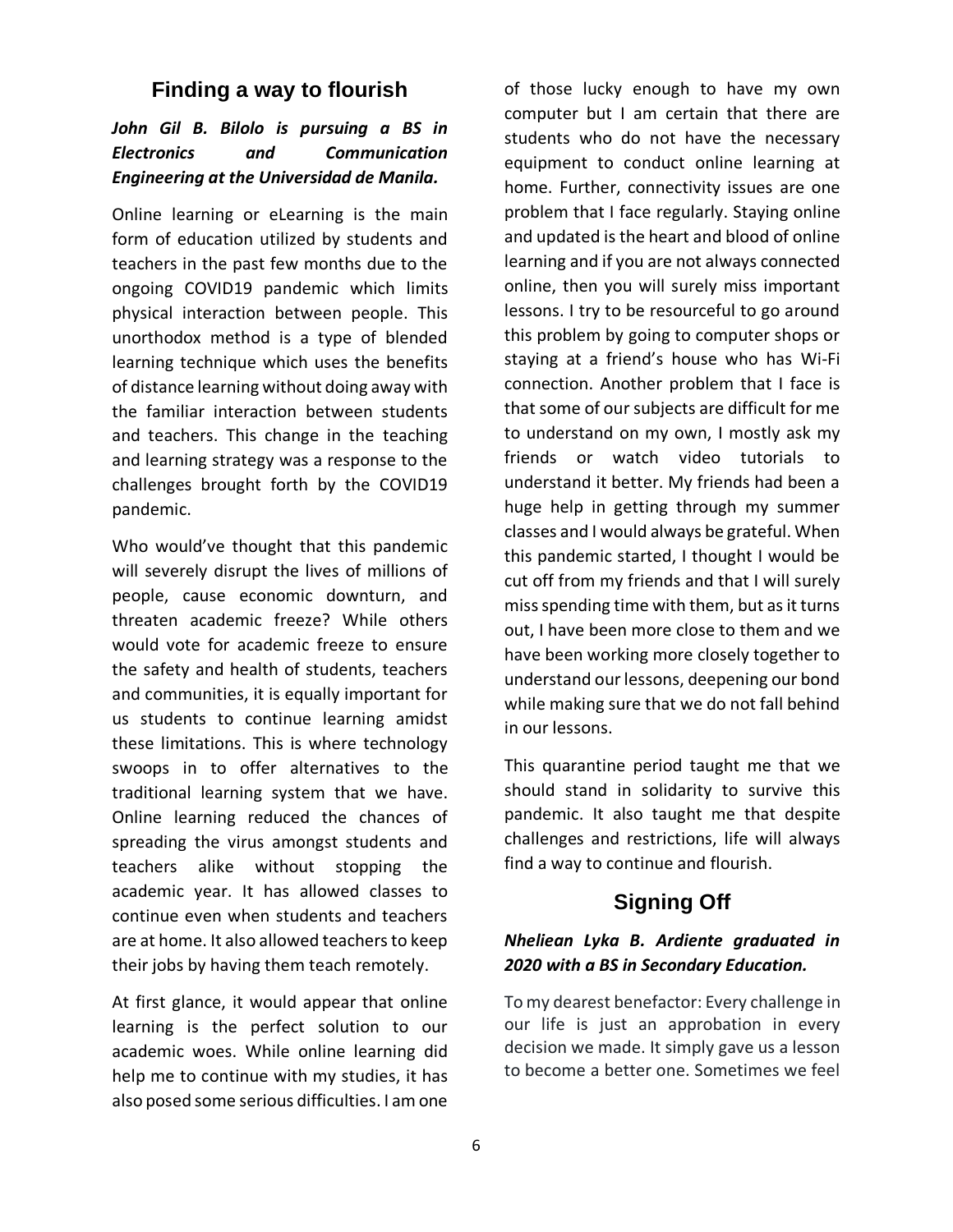that we can't make it, but then again, it is just a trial in order for us to make it better.

Another semester was just ended. Sad to say this is my last semester being a student but on the other hand, I am happy because I already surpass all the challenges that I encounter in my college journey. I am very thankful to the PEACE CORPS ALUMNI FOUNDATION FOR PHILIPPINE DEVELOPMENT because this foundation made my dreams possible. I can't get out through my day without thinking how this foundation mold me to become a better person and help me achieving all my dreams and goals in life. This last semester of mine taught me many lessons which I am able to use in my daily living. Practice teaching/internship is really hard, especially in dealing with the students behavior and capacities. In my course, Bachelor of Secondary Education is really tough and very challenging for me. We all know that every individual is unique and we need to learn those differences that they have. Even though it is a hard one, yet I am happy and contented when I know that my students really learn a lot from me. Teaching a student is just like raising your own children. It is not just teaching them about the subject but also you need to teach them good values in order for them to become a better individual. Being a student teacher gave me an idea of how difficult to teach students, but as days go by, I already appreciate the essence of teaching and I am now embracing it wholeheartedly. This is my last essay I guess but I am forever be grateful in this foundation. Without the PEACE CORPS ALUMNI FOUNDATION FOR PHILIPPINE DEVELOPEMENT I think I can't make this success through the end. I know words are not enough to thank this foundation and all the people behind this but then thank you so much. May our Almighty God give you all the courage and strength to continue helping

those students who are in need. Again thank you so much.

David M. Burns once quoted, "Aim for success not perfection. Never give up your right to be wrong, because then, you will lose the ability to learn new things and move forward with your life. Remember that fear always lurks behind perfectionism." This quote really inspires me to do everything that I can whether it will end up in a failure because failure only teach us a lesson in order to become a better one.

#### **AMAZON SMILE FOR PCAFPD**

With more online shopping occurring during the pandemic, remember to use Amazon Smile to support your favorite charitable organization! Signing up is easy:

- 1. Go to smile.amazon.com
- 2. Sign into your Amazon account
- 3. Select PCAFPD as your contributing organization.
- 4. Make purchases as you would normally.

At checkout, a portion of the purchase is automatically donated to PCAFPD. Don't let your purchase go unclaimed!

# **PCAFPD To Introduce Grant Program for 2021**

#### *By: Justin Tabor, PCAFPD Grants Manager*

The PCAFPD Board is very excited to introduce the start of a five-year pilot for a granting program entitled The PCAFPD Human Development Grant. After diligent and careful consideration, review, and revision the board approved the allocation of \$10,000 to be awarded in the form of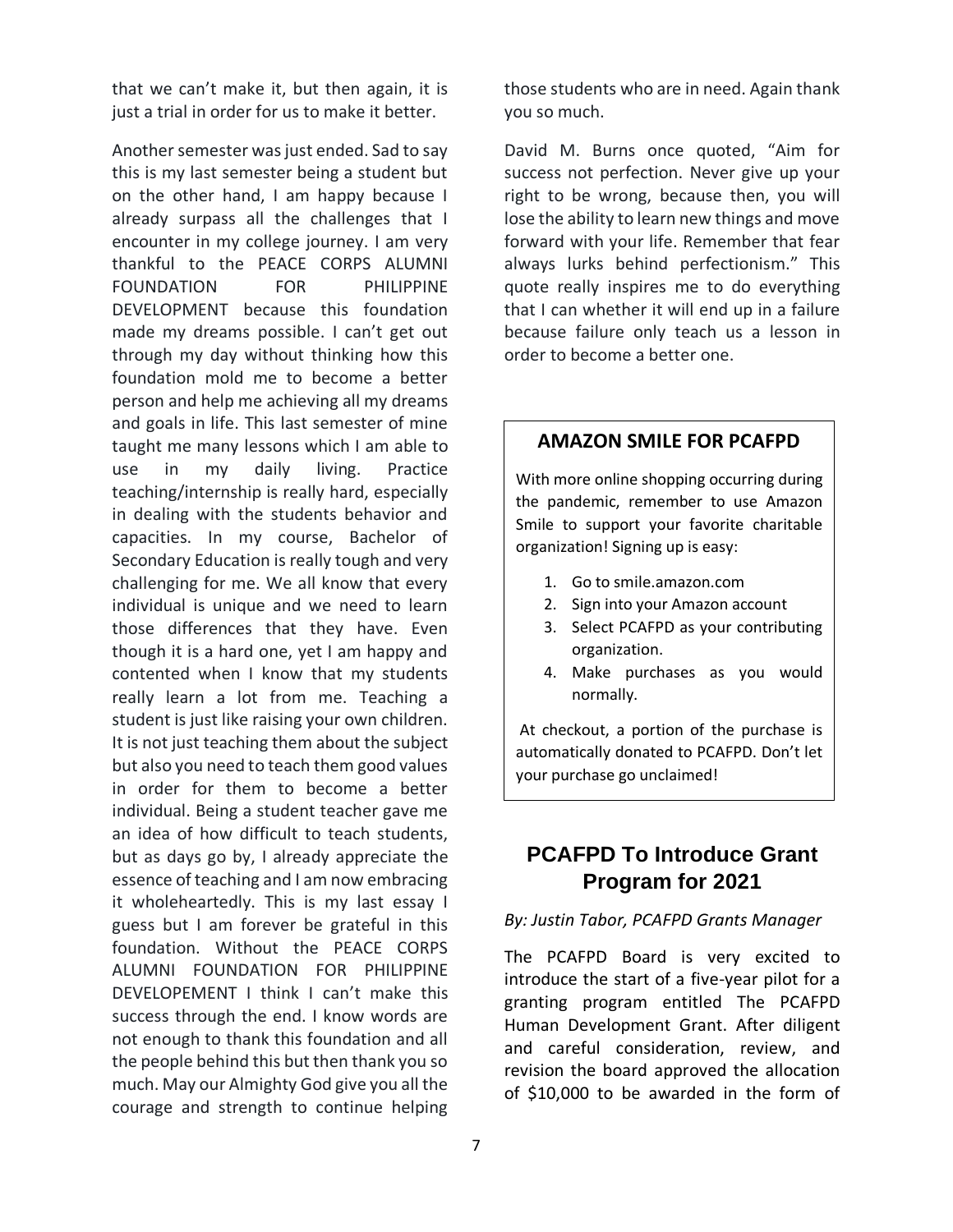grants over the next five years, starting in 2021. Each year we will grant \$2000 worth of funding to selected projects. Applications can be submitted by an individual, or by a group. The purpose of the grant is to provide a flexible funding source for projects that fit within the following criteria:

- Enable training or additional educational purposes,
- Provide material resources (books, technology, etc.) which directly support academic endeavors,
- Allow scholars and academics to attend relevant symposiums or seminars,
- Obtain technical certifications or livelihood training,
- Facilitate projects undertaken under the supervision or support of a PCV or RPCV,
- Support other activities as approved by the Grants Manager and Board of Directors.

PCAFPD has a successful history of funding scholarships, and we plan to leverage that experience to provide continued support to human development beyond the tertiary classroom. Through this program we hope to increase Filipino access to different forms of education such as vocational offerings through TESDA, experiential learning through research, or continuing education through post-graduate opportunities. Additionally, the COVID-19 pandemic has forced many of our students into online classrooms, which require access to specific technologies. By offering a variety of funding opportunities in our initial pilot, we hope to learn more about market demands that we

can address through a more permanent commitment to granting.

Applications for the PCAFPD Human Development Grant will go live on the PCAFPD website in January 2021. We will be accepting applications until the summer, at which time selections will be made. Grantees will receive funding in late 2021.

In order to provide dedicated support and guidance to the start of the granting program the PCAFPD board also created a new board position, the Grants Manager. I am pleased to have been selected for this position, and will do my very best to make sure our granting program starts off on a positive footing, and put our funds to good use.

We want to thank our generous donors who have made this program possible. It is through your continued support that we have funds to support this endeavor. We also want to assure everyone that the granting program is intended to work as a compliment to the scholarship program. We do not envision grants replacing scholarships, and in fact are making steps to attract more scholars to apply for the scholarship program. You can look forward to more information throughout 2021.

#### **Follow us on social media!**



**Instagram:** @rpcv\_Philippines

**Facebook** and **LinkedIn:**  Peace Corps Alumni Foundation for Philippine Development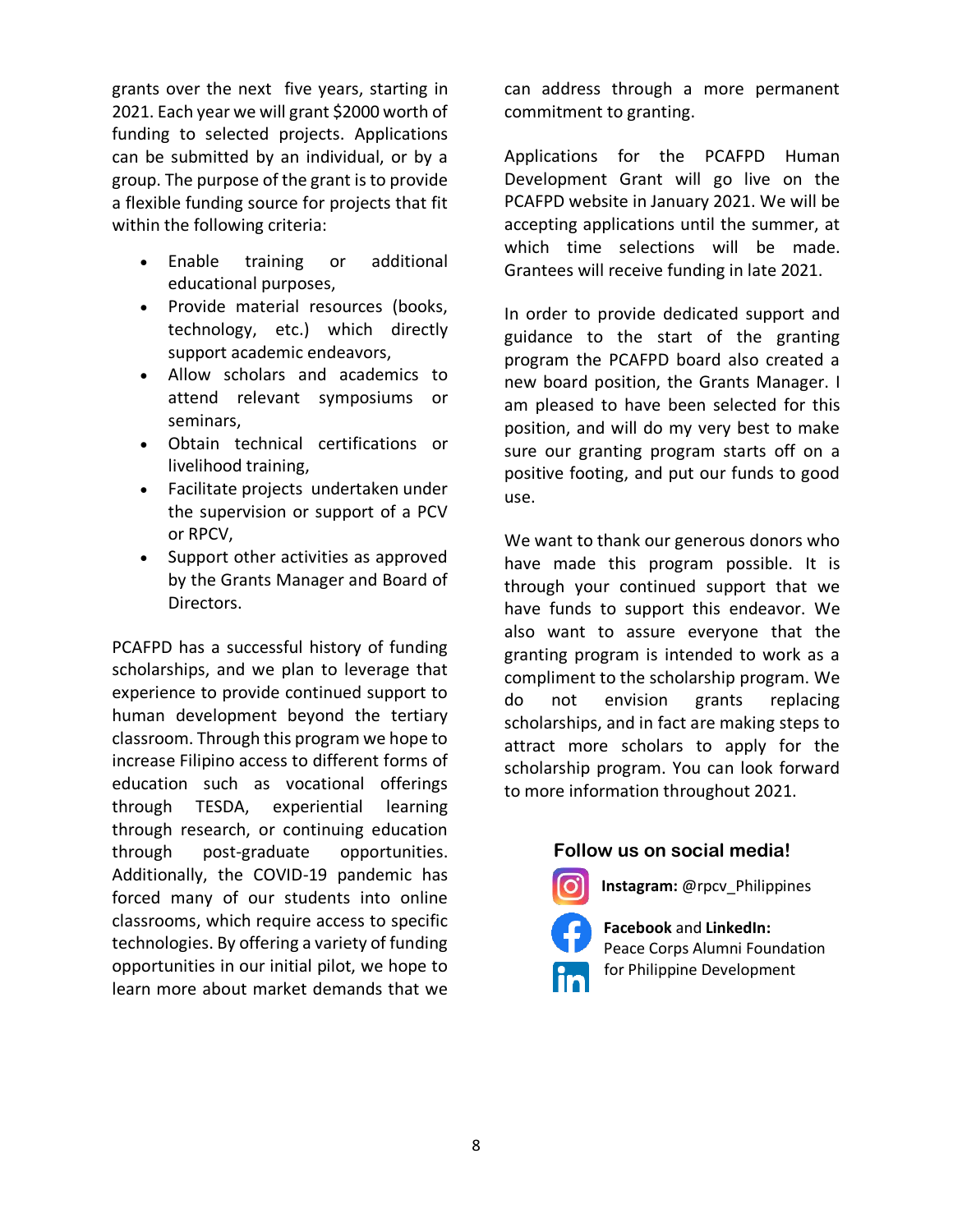#### **Contributions from our generous supporters:**

Many thanks to those listed below who made gifts to PCAFPD between April and October 2020.

Alan & Adela Renninger Alan & Pat White Amy Christen Anna Whitcomb Anthony J. Brancato Art Raphael Barbara Rang Ben Bloom Bernice Rohlich Beverly & James Voss Bill & Sonia Valentine Bill Austin Bob & Rosemary Carter Bruce & Barbara Sims Bruce A. Fox Bruce and Margot Goldsmith Bruce Bennard Bruce Campbell Bruce Casey Bruce Falk Caitlin Sherman Carol Freeman Carol Westerlund Ziegeldorf Charles Burtner Charles Kaza Charles Schwartz Chris & Elizabeth Songalia Chuck Amorosino Claire Horan & Carl Smith Connie Coe Bauer Dave & Hermie Wilder David Graham David MacDougall David W. Flaccus Dee Marie Teodoro Denise & Tom Lionetti Denny Robertson Dick Ammann Dorreen Franz Borja Dr. Adamson Diaz Wong Dr. Kathryn S. French

Dr. Linda M. Wicks Dr. Michael J. Bercik Dr. Richard Holzman Edward Peterson Eleanor Whitlatch Elinor Capehart Evelyn Mittman Wrin Filipino-American Spirit Frances Williamson Frank & Lydia Froschle Gary Frankwick Gerard Capozzalo Heidi Jensen Helen Maxson Helen R. Cooper Honorata C. Talavera James & Susan Lytle James Krogh Jane Sommer Jason Solle Jay Litt Jean Inglis Jeanne Marie Barber Jeff Amundsen Jerry & Iris Nelson Jerry Y. Ogawa Jesse Wells Jim Peterson Joel Kolker John Buckstead John Thoreson Jon McCluskey Jonathan Feld Joyce Graeter Henzel Joyce Mary Muellner Moses Judith V. Lesner Judy Kealey Diaz Karen Johnson Larson Karen Olness Rudio Karen Steele Katherine A Kowal

Katherine Hodge Mario Katherine Jordan Katherine Tucker Kathryn Humphrey Katie Bradley Keith & Paterna Hooper Kenneth Bollerud Kimberly Gingo Laura Ruberg Laura Smail Leslie Piotrowski Linda Miller Clark Lois Ann Jacovitz Lon Kramer M. Ann Snuggs Margaret Hunter Marilyn E. Maze Marilyn Nessari-Brown Marjorie Bakken Mark Horowitz Martin Scherr Mary Ann Ahrens Mary Procyk Mary Vanderford Matt Johnson Michael & Betchie Robotham Michael & Rufina Rice Michael Ollinger Michael Rodell Morton Braunstein Nick & Ruth Kesselring Royal Pamela Groteluschen Bansbach

Parker & Anna Borg Patricia Gerken Charles Paul Aleckson Paul Rodell Paul Searles Rich & Barbara Schneider Richard Wetmore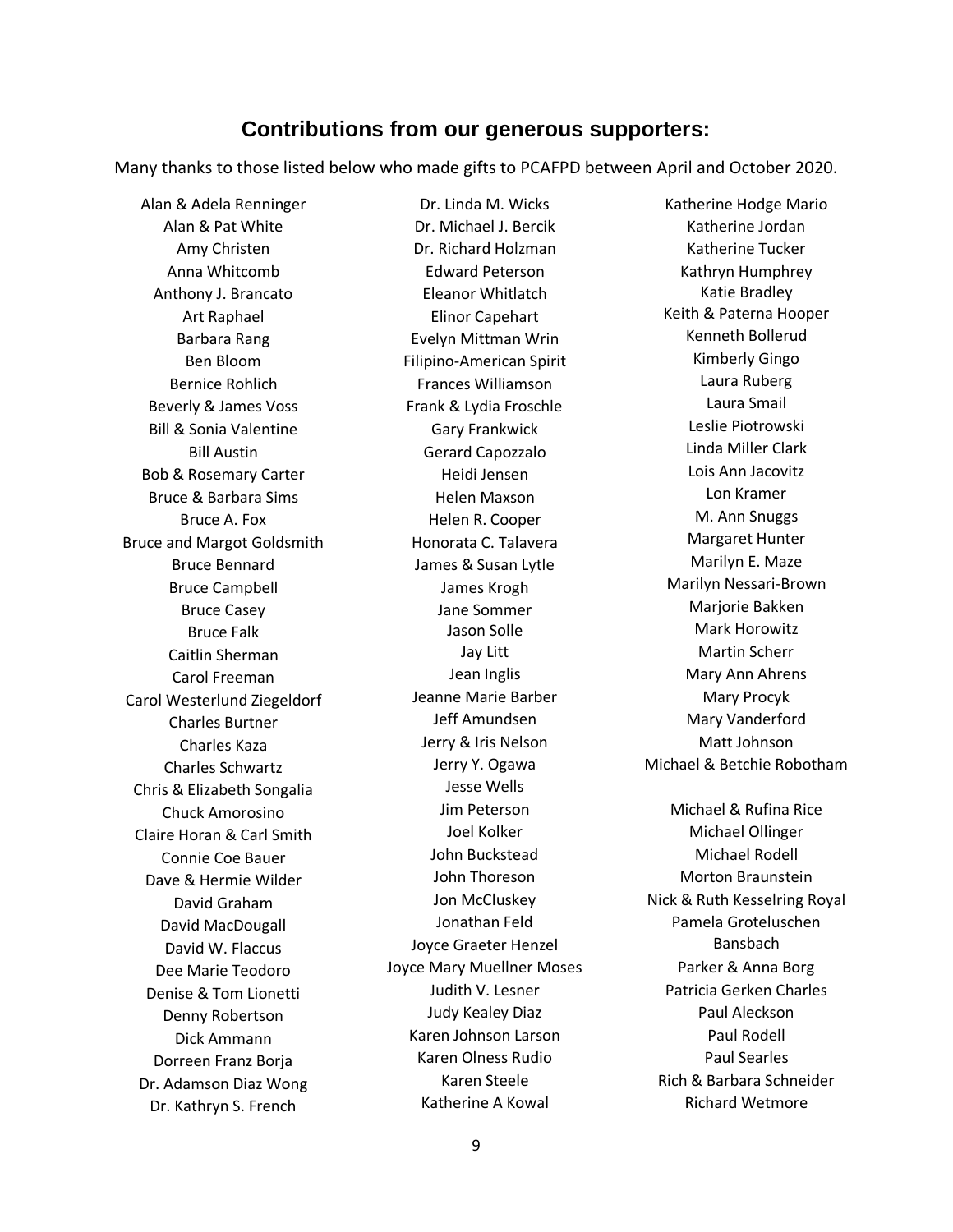Romeo & Nancy Salar Rona Roberts Ronald Peters Ruth Boone Sally Pierce McCandless Samuel Boglio Sandra Mieseler Getter Sarah McMeans Scott & Melanee Sherman Sherry Manning Snapper Poche Stanley Garnett Stefanie Simpson Stephen Dienstfrey Steve & Melpa Warres Steve Jasper Steven Lahey Sue Louise Ward

Susan Ann Thompson Susan Goodnow Susan Hollingsworth Susan Pons Ted Nawalinski Teresita Gonzales Terry Sthymmel The Bill Foye Philippines Scholarship Fund Thomas Bolan Thomas Sharpless Tim & Eden Stewart Tim Noe Tracy Gleason Wendy & Bill Foulke William Holman William Romaine Linda Cover Bigelow

Michael Aleckson Debra McCulloch Dorothy M. Taylor Janice Clarke John T. Gorman Jonathan Hubchen Lisa Brown Nancy Donnelly Neerja Razdan Phyllis Adams Thomas Hunter V & J Dalebroux Community Shares of Minnesota Fidelity Charitable The Ford Foundation Vmware Foundation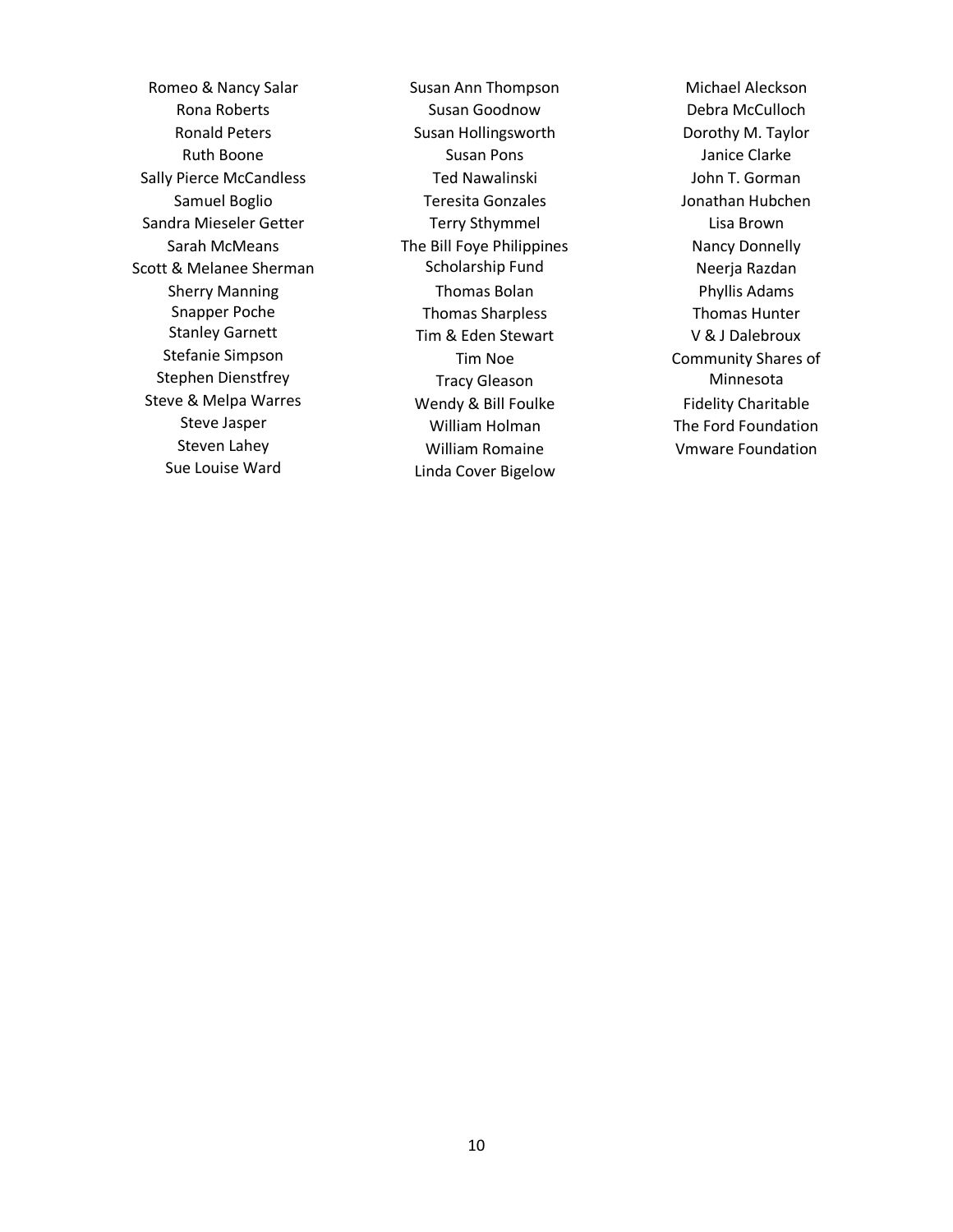[This page left intentionally blank.]